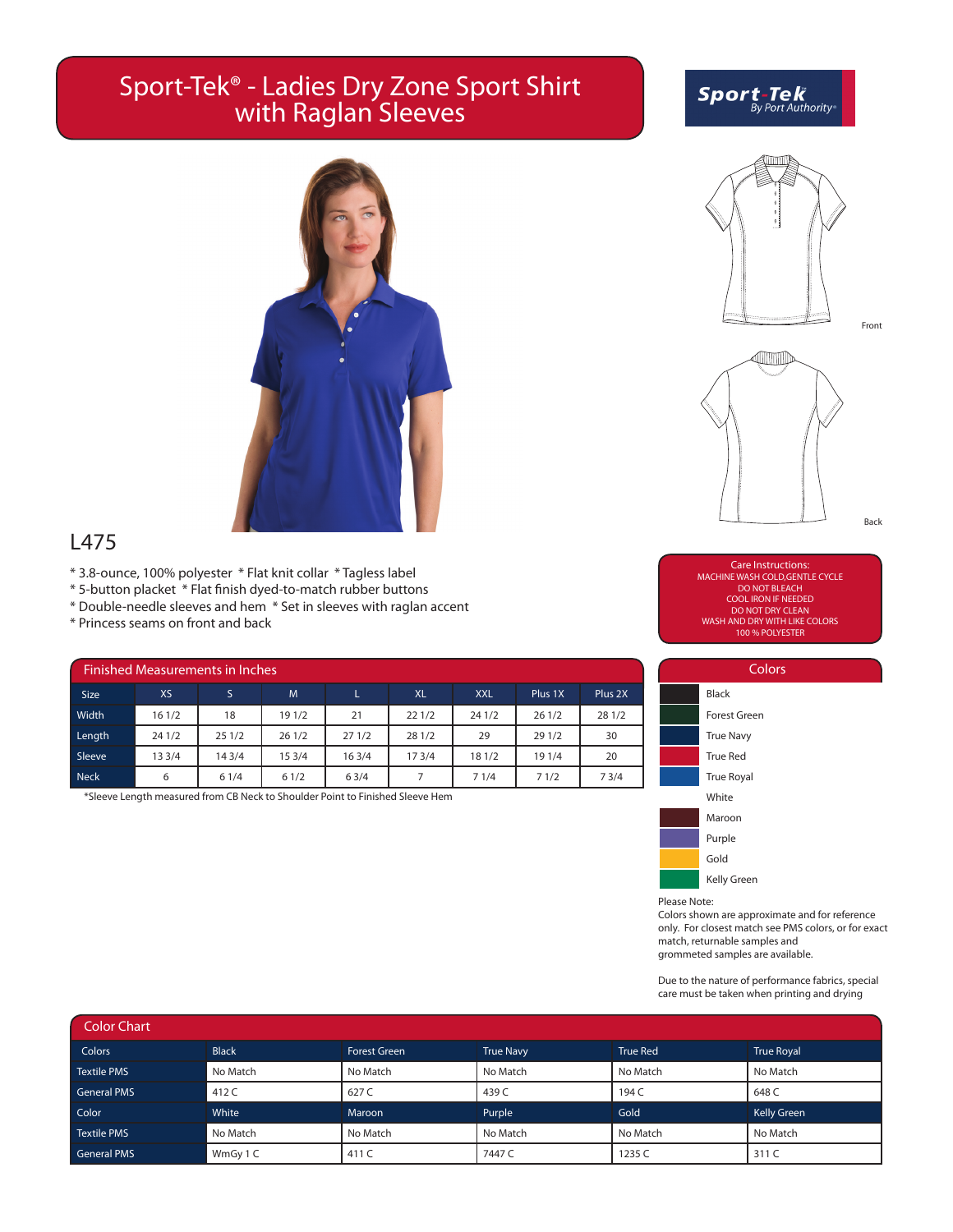#### Dri-mesh Screen Printing Recommendation

#### **Factors during printing:**

**Heat Absorption:** Polyester will naturally attract more heat than a natural fiber such as cotton. When high heat is applied to polyester; like other types of polymers (such as plastics) it will reach a melting point.

**Garment Color:** The garment color is a factor to consider when printing. Darker colors such as Black, Dk. Green, Maroon, Navy, Red & Steel will experience higher shrinkage. It is especially important to test these colors before printing the entire run. Black will always have the highest shrinkage rate.

**Outside Temperature:** If you are printing in a warmer climate, we recommend you take into account the outside temperature. This will increase the temperature during printing as well as when the garment passes through the dryer.

#### **Printing Steps:**

**Test Sample:** It's recommended to run a test garment (in a dark color) before printing the entire run of garments. This will allow you to gauge the temperature of the imprint as it passes through the dryer. Note: Black will always attract & retain the highest amount of heat during drying.

**Ink Type:** Dri-mesh fabric is stretchy due to the construction, so it is recommended to use a plastisol additive or an ink specifically used for full synthetic fabrics. The printed surface will be less likely to crack and the imprint will stretch with the fabric.

**Ink Application:** We recommend a 2-stroke application of ink per color process. Flash in between colors for no more than 10 – 15 seconds. Keep in mind; the heavier the ink coverage applied the greater chance of puckering around the printed area. Excessive ink coverage will attract more heat during the drying process.

**Printing Surface:** If your print surface is metal/aluminum and you have been printing all day; the surface will get hot. Factors like outside temperature and ventilation through the print facility may also make the print surface hotter. If this is a factor you contend with, we recommend running a fan on the opposite side of the flash board.

**Dryer Temperature:** We recommend the dryer temperature to be set between 290 – 300 degrees Fahrenheit depending on the outside temperature in your area. Remember the polyester will attract more heat as it passes through the dryer.

**Print Cure Temperature:** If the dryer temperature is set between 290 – 300 degrees Fahrenheit, the imprinted surface will cure between 305 – 320 degrees. Keep in mind, the darker the garment color & imprint, the more heat the garment will attract. Adjust your dryer accordingly.

**Drying Time:** We recommend the fabric be exposed to the dryer for no more than 75 seconds.

**Heat Gun:** To gauge the heat of the garment and imprint area as it passes through the dryer; a heat gun will assist greatly in gauging the temperature. Extech Instrumental sells a gun starting at \$100.